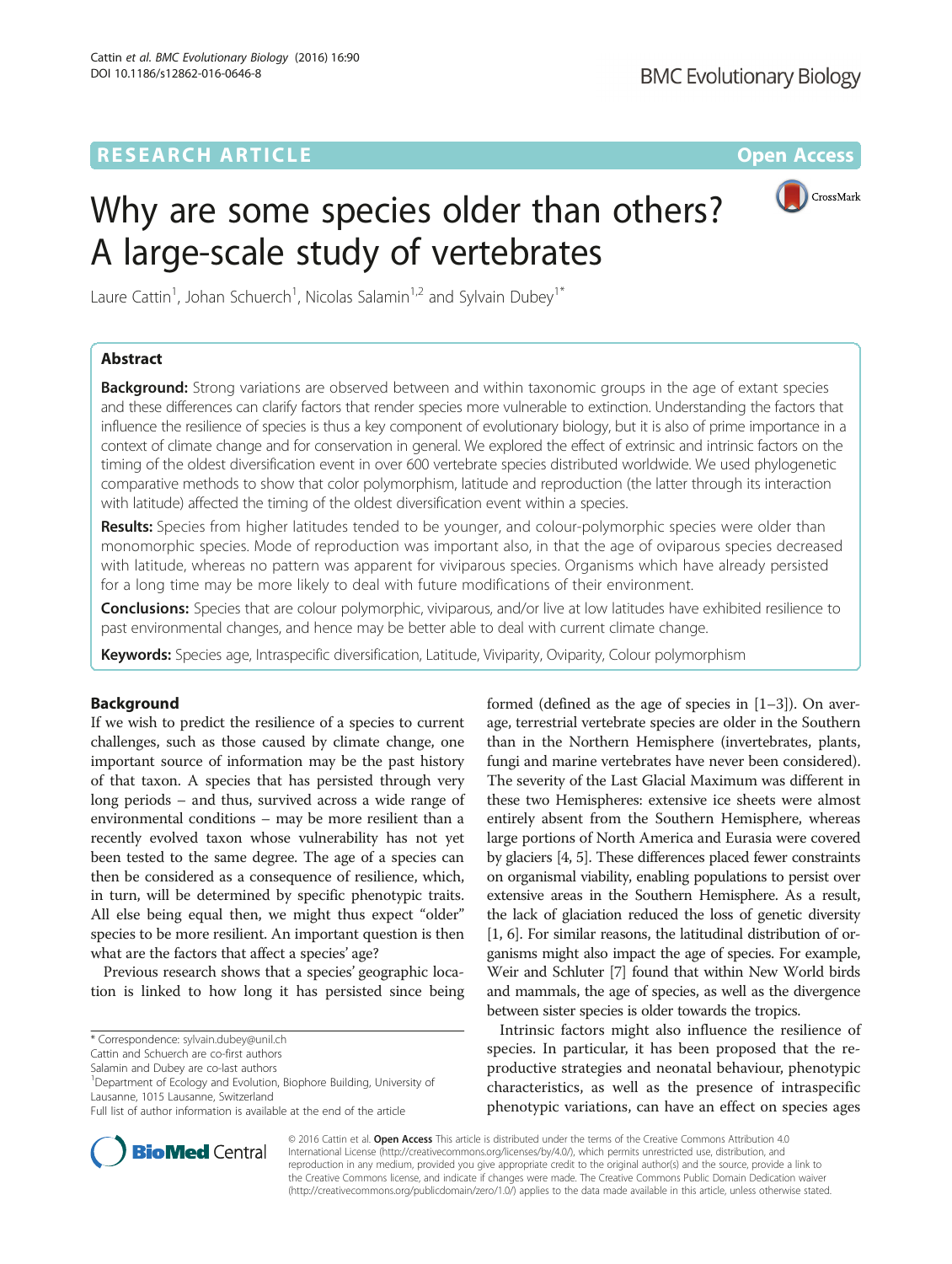<span id="page-1-0"></span>(e.g. [\[8](#page-5-0)–[12\]](#page-5-0)). In this respect, recent studies have shown that intraspecific colour polymorphism allows species to exploit different habitat types or have broader distributions because of potential differences in behaviour, thermoregulation capacities, or prey–predator interactions (e.g. [\[13](#page-5-0)–[15](#page-5-0)]). In addition, a study strictly focusing on snakes highlighted that the age of colour polymorphic species was older than those of monomorphic taxa [\[12\]](#page-5-0). In combination, these results suggest that being colour polymorphic enhances the resilience of species. Concerning the reproduction strategies and precociality of neonates, studies on the evolution of viviparity in reptiles suggest that it is a key innovation compared to oviparity, buffering species against the negative impact of past climate fluctuations or enabling them to better exploit cold areas [\[10, 16](#page-5-0), [17](#page-5-0)]. However, it may also be a dead-end in some circumstances as the transition to viviparity is often irreversible, meaning that cold adapted viviparous species might be at high risk in a context of global warming [[17\]](#page-5-0). Lastly, species with independent (precocial) neonates would be expected to be more resilient. Under changing conditions, independent neonates can move by themselves to find a better environment. In contrast, dependent (altricial) neonates need to be carried during moves, which burdens the parents and lessens their survival rate.

Any investigation of intrinsic factors associated with species age must also consider the indirect effect of body size. It is well known that body size is correlated with generation time and life history traits, as well as with population density. For example, small-bodied species have been shown to be more resilient than large ones (e.g. [[9, 18\]](#page-5-0)). Nonetheless, this factor has been neglected in previous studies looking at the age of species.

In the present study, we aim to understand how extrinsic and intrinsic factors influence the resilience of vertebrate taxa and hence their age. Based on a dataset of 600 species worldwide and using phylogenetic comparative methods, we tested for an effect of the geographic location, body size, reproduction mode (oviparity versus viviparity), newborn dependence behaviour (precocial, altricial), and presence of intraspecific colour polymorphism on the timing of the oldest diversification event within species. Our study differs from previous studies by including taxa that are distributed in all areas of the world and we consider in our model all the factors that have been hypothesized to affect the age of species. It is also the first to consider all classes of vertebrates simultaneously and consider for the first time the phylogenetic effects due to shared ancestry between species. It therefore provides a much more complete and clear picture of the factors shaping the resilience of species.

#### Results

The phylogenetic tree for the 601 vertebrate species (including the shark species Squalus acanthias as an

outgroup) was congruent with existing knowledge on the relationships of the taxonomic groups included (Fig. 1). Most of the nodes were well supported and the 100 trees sampled from the posterior distribution of trees that were used to account for phylogenetic uncertainty showed small differences (mainly occurring in nodes close to the tips of the tree). The divergence times obtained by maximum likelihood are within the 95 % interval of the posterior samples obtained with BEAST. The two analyses resulted in very similar divergence times and we therefore use the dates obtained by maximum likelihood for the remaining of the analyses. The dates obtained for the main lineages of vertebrates are also congruent with recent large scale phylogenetic reconstructions [\[19](#page-5-0)–[22](#page-5-0)]. We used phylogenetic GLS to test the factors affecting the age of species, which was used as the response variable in our analyses. The backward model selection retained three single factors and one interaction in the final phylogenetic GLS model (Fig. [2a](#page-2-0); Additional file [1\)](#page-4-0). Colour polymorphism and latitude were highly significant ( $p$ -value < 0.001; Fig. [2a\)](#page-2-0), while mode of reproduction was maintained due to its significant interaction with latitude. Polymorphic species had a much higher resilience than monomorphic ones (fig. [2b](#page-2-0)) and, on average, the age of the polymorphic species was (when transformed back into the original scale) 1.86 Myr older than the age of monomorphic ones (Fig. [2b](#page-2-0); Additional file [2](#page-4-0)). Latitude was also significant, but its effect was influenced by the mode of reproduction. Oviparous species showed a strong latitudinal trend, with species living far from the Equator being younger than species living in tropical climates (Fig. [2c](#page-2-0)). In contrast, viviparous species did not show any latitudinal trend in species age (Fig. [2c\)](#page-2-0).

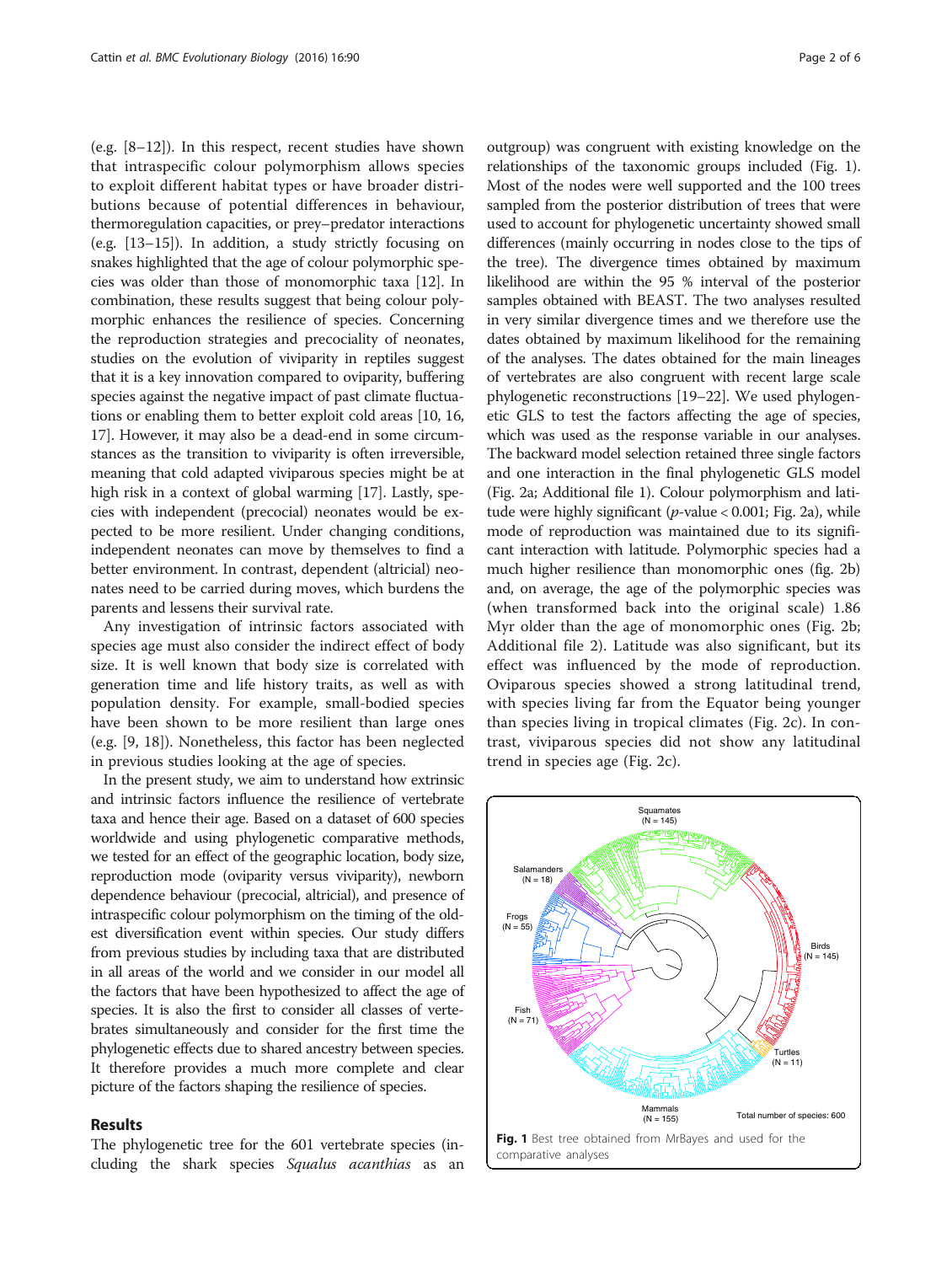<span id="page-2-0"></span>

Fig. 2 a Distribution of  $p$ -values for the different explanatory factors retained in our final model with the age of species as response variable, for 100 trees sampled from the posterior distribution of trees obtained from MrBayes (best tree: blue dot); Relationships between the age of species and (b) the presence or absence of intraspecific colour polymorphism and  $(c)$  the interaction between the mean latitudinal distribution of species and their reproduction mode (viviparous versus oviparous)

#### **Discussion**

Our study, based on a dataset of 600 vertebrate species, allowed us to identify several extrinsic and intrinsic factors that influence significantly the age of vertebrate species. It also clarified results from previous studies that were not based on comparative methods, focused on particular taxa or considered fewer factors (see e.g. [\[1](#page-4-0)–[3](#page-5-0), [7](#page-5-0), [12\]](#page-5-0)). Overall, absolute mean latitude of the species distribution was negatively correlated with species age and colourpolymorphic species were older than monomorphic species. Moreover, the age of oviparous species decreased with latitude, whereas no such pattern was apparent for viviparous ones.

The latitudinal gradient found in this study is consistent with the results of Weir and Schluter [[7\]](#page-5-0), who found that within New World birds and mammals, the age of species, as well as the divergence between sister species, is younger towards the poles. Using interspecific divergences, they estimated that the highest recent speciation and extinction rates occurred at high latitudes and declined toward the tropics. This pattern is likely explained by the presence of more stable climatic conditions in the tropics than in temperate areas during Pleistocene climatic fluctuations [[5](#page-5-0)]. According to Weir and Schluter [[7\]](#page-5-0), this climatic stability leads to a lower species turnover in the tropics compared to temperate areas, resulting in a lower diversity in the latter. Based on the similarity between our results and those of Weir and Schluter [[7\]](#page-5-0) in term of intraspecific latitudinal gradient, this pattern might be generally valid for vertebrate species from both Hemispheres. However, the situation is likely more complex. Indeed, the age of viviparous vertebrate species was not influenced by their mean latitudinal distribution, whereas the age of oviparous species decreased towards the poles. This result suggests a higher resilience of viviparous species to cold climate, and can be attributed to their buffering capacity against inadequate environmental conditions during the embryogenesis. This is particularly true for heliothermic vertebrates, for which a cold year might result in an absence of reproduction if favourable nesting sites are absent. In contrast, viviparous species might be able to better deal with poor environmental conditions by modifying their sun-basking activities (for a review see e.g. [[10](#page-5-0), [16](#page-5-0), [23](#page-5-0)]). For instance, Pincheira-Donoso et al., [\[17\]](#page-5-0), found that, in a widespread South American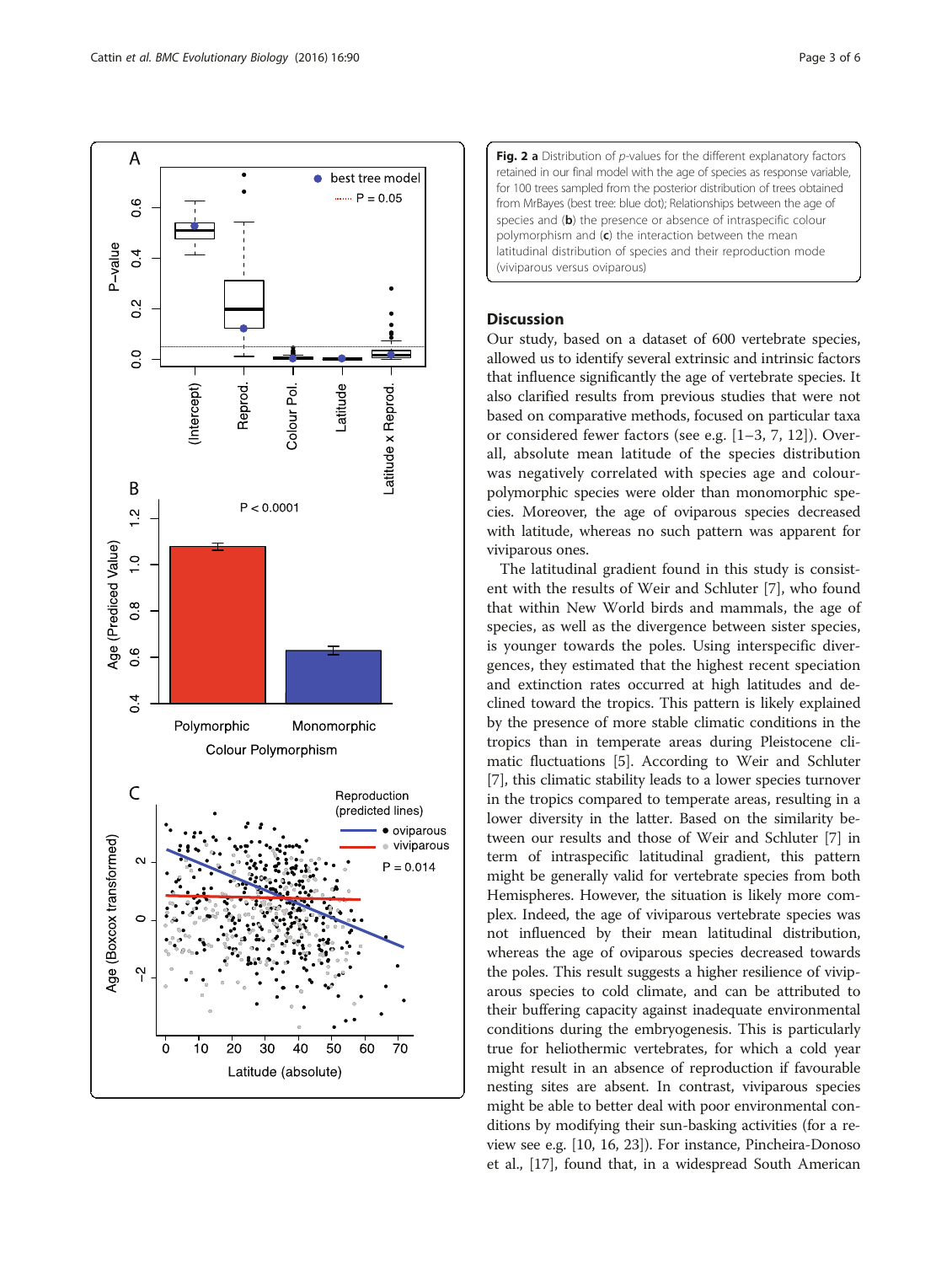lizard genus (Liolaemus), the evolution of viviparity was associated with a radiation into cold climates. This argument is not relevant to birds or placental and marsupial mammals (as opposed to egg-laying monotremes) because their breeding type is constant and they are more widely distributed. However, the argument can be extended to other ectothermic vertebrates (fish and amphibians).

Body colour plays a major role in the evolution of organisms as it is involved, for instance, in thermoregulation, prey–predator interaction, behaviour, protection against UV-light or abrasive agents [[24](#page-5-0)]. Therefore, the presence of intraspecific colour polymorphism may promote the ecological success of species as previously shown for squamates [[14](#page-5-0), [15\]](#page-5-0), amphibians [\[25\]](#page-5-0) and owls [\[26\]](#page-5-0), through their capacity to exploit a larger range of habitat types. In turn, polymorphic species might be more resilient to past and future climatic fluctuations. Our results are also in agreement with the study of Pizzatto & Dubey [[12](#page-5-0)], which found that colour-polymorphic snake species were older than monomorphic species.

Recent studies focusing on temperate vertebrate taxa highlighted that species from the southern Hemisphere are older than those from the northern, and that differences in past climate are likely responsible for this pattern [[1](#page-4-0)–[3](#page-5-0)]. Interestingly, the Hemisphere of origin is not impacting the age of species in our study, which is likely due to the inclusion of additional intrinsic and extrinsic factors and to the use of phylogenetic comparative methods. Indeed, when the Hemisphere of origin is included in our analyses without accounting for the phylogenetic relationships between taxa, southern species remained significantly older than northern ones (see Additional file [3](#page-4-0)). The same is true when strictly temperate species of our dataset are included (the use of a comparative method leading to a marginally significant result; Additional file [3\)](#page-4-0). These differences illustrate the importance of considering an array of factors in such analyses. In addition, the phylogenetic relationships of studied taxa might deeply influence such studies, keeping in mind that northern and southern Hemisphere temperate fauna are distantly related genetically, numerous families and genera being solely distributed in one of the two Hemispheres.

#### Conclusions

In conclusion, our findings suggest that intrinsic and extrinsic variables might contribute to the resilience of species to past environmental changes and hence are relevant in a context of climate change. Overall and independently of current threats, organisms which exhibit ancient intraspecific diversification events are more likely to deal with future modifications of their environment, those species being colour polymorphic, viviparous, or living at low latitudes.

### **Methods**

#### Species sampling and traits

We gathered published phylogenetic and phylogeographic studies for vertebrate species using searches within Scopus and ISI Web of Knowledge. We defined the age of a species (in Myr) as the oldest intraspecific diversification event, which is an estimate of the amount of time since extant populations last shared a common ancestor [[1](#page-4-0)–[3](#page-5-0), [7](#page-5-0)]. Species ages were obtained directly from the studies included in our dataset and hence were not estimated in the present study. In addition, only studies including a reasonable number of individuals and covering most of the distribution of the species have been included. We excluded non-monophyletic species and used the Catalogue of Life [[27](#page-5-0)] to eliminate synonyms and ambiguities. Our final sampling contained species from 71 freshwater fish, 73 amphibians, 156 reptiles, 145 birds and 155 mammals (See Fig. [1](#page-1-0) & Additional file [4](#page-4-0)).

We collected for each species their geographical distributions (Additional file [4](#page-4-0)), as represented by the minimum and maximum latitude taken from IUCN distributional polygon data. We calculated the mean latitude (in absolute values) and latitudinal range with ArcGIS® (ESRI 2006). We further categorized the mean latitude of each species to allocate them to Northern (between 10° and 90° N) or Southern (between 10° and 90° S) Hemispheres. Tropical species (between 10°N and 10°S) as well as species found on both Hemispheres were defined as intermediates. Latitude is considered here as a covariate that can represent several aspects of the life-history that cannot be easily associated with the more than 600 species sampled in our study.

We also collected data on life-history traits from published taxonomies and available databases. As our measure of mean adult size, we used snout-vent length for amphibian, reptile and mammal species, common size for fish species and length for bird species. Both sexes were pooled together and averaged. We also recorded the breeding type for each species and we combined ovoviviparous and viviparous species. The mean litter or clutch size was defined as the mean number of offspring for one female and we only considered the number of offspring in a single clutch/litter when multiple birthing took place in one year. We considered as well the behaviour of newborns and modified the scale of Starck & Ricklefs [\[28\]](#page-5-0) into four levels to account for the larger taxonomic breadth of our study (Precocial - neonates eat by themselves and move freely; semi-precocial - neonates move freely by themselves but rely on the parents for food; semi-altricial - neonates unable to move freely by themselves, but still have the capacity to cling or act to survive; altricial - neonates are fully dependant on their parents). Finally, we defined a species as colour-polymorphic when it exhibited at least two different colour morphs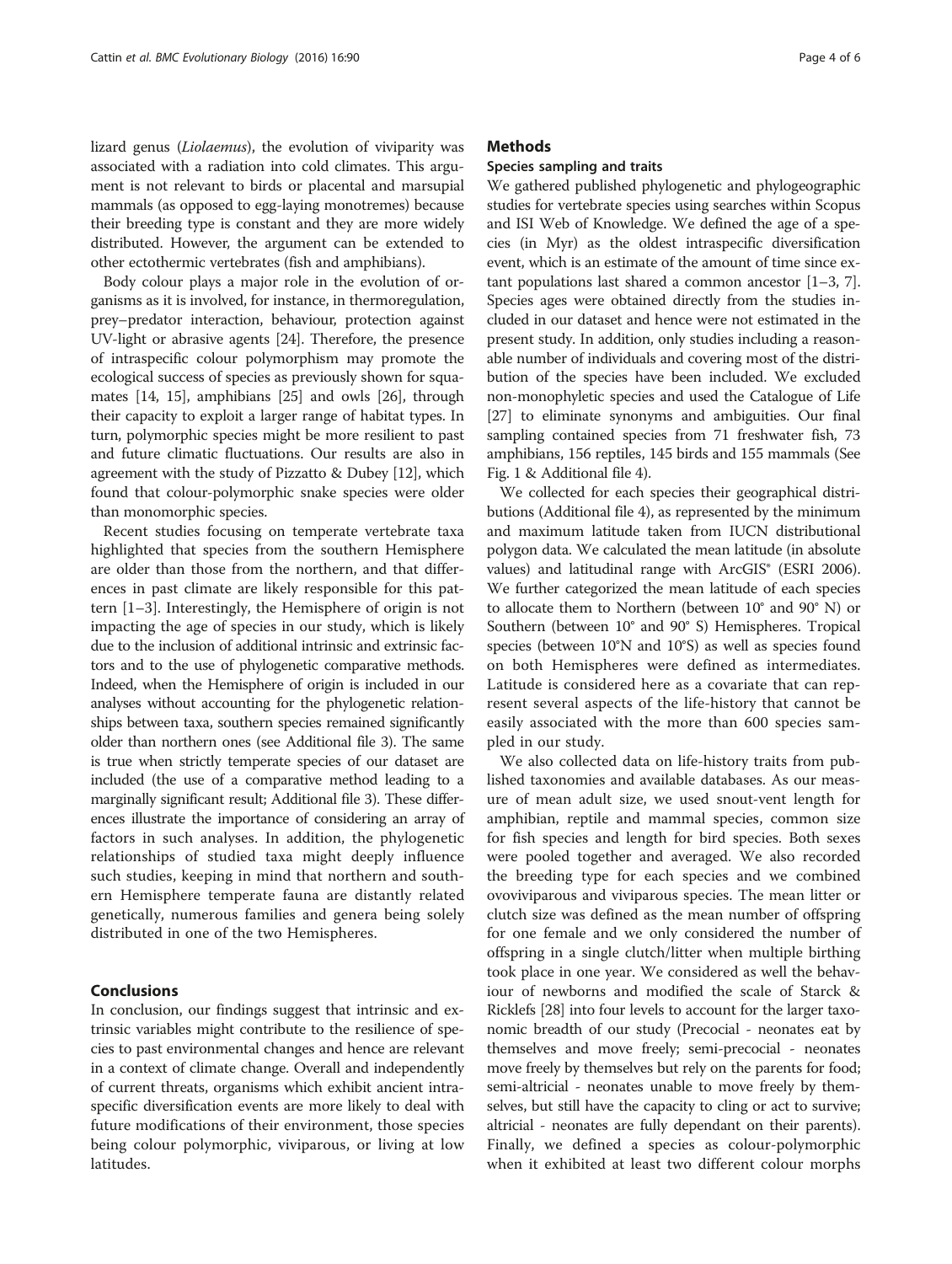<span id="page-4-0"></span>within the same sex and age class. Thus, at least one of the sexes had to be polymorphic for the species to be considered polymorphic. No distinction was made between geographical colour variation and withinpopulation colour-polymorphism. See Additional file 5 for factors retained in our final analyses.

#### Phylogenetic analysis

The phylogenetic tree for the 601 species sampled was based on four mitochondrial genes (cytochrome b, COI, ND2, and ND4) and one nuclear gene (Rag1), but not all species in the dataset were represented for the five genes (TreeBase accession number). The shark Squalus acanthias was used as an outgroup. The sequences were downloaded from GenBank and aligned using MUSCLE [[29\]](#page-5-0). The best model for each gene defined using Akaike Information Criterion (AIC) as implemented in the phymltest function from the R package APE [\[30\]](#page-5-0). We inferred the Maximum Likelihood tree using the BEST tree search algorithm as implemented in PhyML 2.3 [\[31\]](#page-5-0) and we performed 100 bootstrap replicates. We also inferred a Bayesian phylogenetic tree using MrBayes 3.2 [\[32\]](#page-5-0) and we allowed the model of substitution to take different parameter values for each gene present in the concatenated dataset. The MCMC was run for 50 millions generations and we sampled trees and parameter values every 1000 generations. We repeated the analyses twice to assess the convergence of the chain.

We estimated divergence times using 11 fossil calibration points obtained from the literature (Additional file 6). Given the size of the phylogenetic tree, a full estimation of the tree topology and the divergence times was not practical. We therefore decided to first use a Maximum Likelihood implementation of a relaxed molecular clock [[33](#page-5-0)] as implemented in the function chronos from the R package APE [\[30\]](#page-5-0). We also sampled 100 trees from the posterior distribution of trees obtained by MrBayes and repeated the divergence time analysis to obtain a set of calibrated trees. Second, we used BEAST v. 1.8 [\[34\]](#page-5-0) to estimate the divergence times using a log-normal relaxed molecular clock while fixing the tree topology to the one obtained by MrBayes. We applied the 11 fossil calibration points using log-normal priors. The means and standard deviations of these prior distributions were selected to include the fossil uncertainties in the 95 % of their density. We used a yule process for the prior on divergence times and ran the MCMC for 10 million generations. We assessed the convergence of the chain using Tracer v. 1.7.5 by looking at the trace of the log-likelihood and the ESS values for each parameter.

#### Comparative analysis

We used general least squares (GLS) to understand the effects of intrinsic and extrinsic factors on the age of species. We modified species ages with a Box-Cox transformation

(lambda = 0.1) and we included the average latitude (in absolute value), Hemisphere, reproduction mode, newborn behavior, body size (Box-Cox transformed, lambda = −0.3) and the presence of colour polymorphism as covariables in the GLS analysis. We started with a full model that included the single factors and all pairwise interactions. We corrected the correlation structure of the GLS by considering the evolutionary relationships between species and we assumed a Brownian correlation structure based on the phylogenetic trees (lambda parameter = 1). We performed all analyses using the gls function from the R package NLME [[35](#page-5-0)] and used backward model selection to test the factors. Model validation was performed using graphical tools (as proposed in [[36](#page-5-0)]). We finally tested the effect of phylogenic tree construction on the best model output by repeating the GLS analysis 100 times sampling each time a new phylogenetic tree randomly from their posterior distribution.

## Additional files

[Additional file 1:](dx.doi.org/10.1186/s12862-016-0646-8) Final phylogenetic GLS model. (DOCX 13 kb)

[Additional file 2:](dx.doi.org/10.1186/s12862-016-0646-8) Age variation within factors. (DOCX 13 kb)

[Additional file 3:](dx.doi.org/10.1186/s12862-016-0646-8) The effect of hemisphere on age of species, considering or not the phylogenic correction or/and species from the tropics (below 23° latitude in absolute value). (DOCX 18 kb)

dditional file 4: Taxa included in our final dataset. (XLSX 72 kb)

[Additional file 5:](dx.doi.org/10.1186/s12862-016-0646-8) Correlation between intrinsic and extrinsic fatcors relative to the species sample. Covariables retained in the model are represented in bold. (DOCX 15 kb)

[Additional file 6:](dx.doi.org/10.1186/s12862-016-0646-8) Calibration points used in the phylogenetic analyses. (DOCX 23 kb)

#### Competing interests

The authors declare that they have no competing interests.

#### Authors' contributions

SD, NS, LC, JS contributed with the conceptual development of the work and the writing of the manuscript and carried out the analyses. All authors read and approved the final version of the manuscript.

#### Acknowledgements

We thank Richard Shine for helpful comments. This work was financially supported by the Swiss National Science Foundation (SNSF; n° PZ00P3\_136649 and PZ00P3\_157244 to SD).

#### Author details

<sup>1</sup>Department of Ecology and Evolution, Biophore Building, University of Lausanne, 1015 Lausanne, Switzerland. <sup>2</sup>Swiss Institute of Bioinformatics, Quartier Sorge, 1015 Lausanne, Switzerland.

#### Received: 21 October 2015 Accepted: 30 March 2016 Published online: 04 May 2016

#### References

- 1. Dubey S, Shine R. Geographic variation in the age of temperate-zone reptile and amphibian species: southern Hemisphere species are older. Biol Letters. 2011;7:96–7. doi:[10.1098/rsbl.2010.0557](http://dx.doi.org/10.1098/rsbl.2010.0557).
- 2. Dubey S, Shine R. Are reptile and amphibian species younger in the Northern Hemisphere than the Southern Hemisphere? J Evol Biol. 2012;25: 220–6. doi:[10.1111/j.1420-9101.2011.02417.x](http://dx.doi.org/10.1111/j.1420-9101.2011.02417.x).